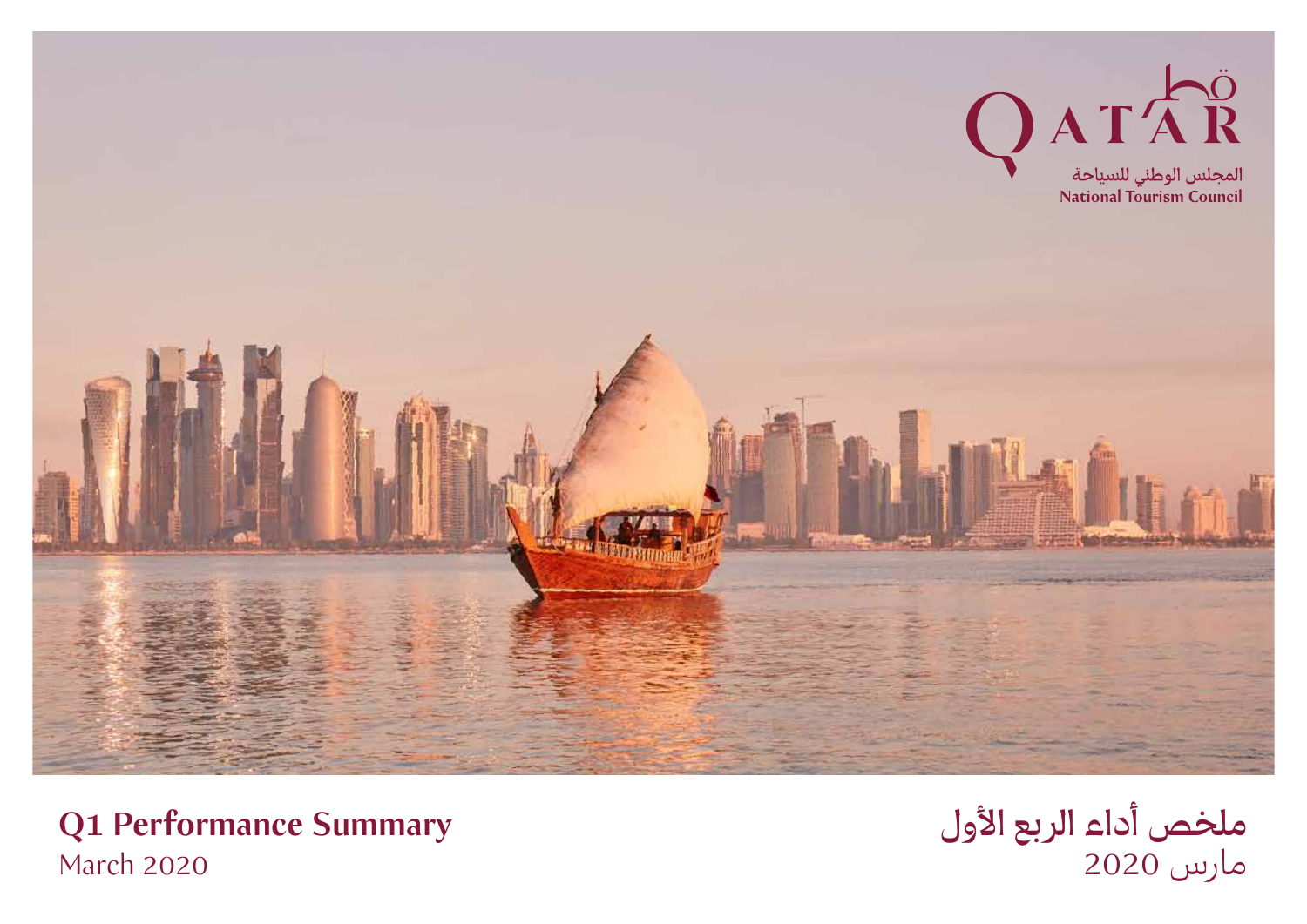# **لـمـحـــات Highlights**

- Total visitor arrivals were down 7% at the end of Q1 2020, in comparison to Q1 2019.
- Very strong arrivals performance in January (+41%) and February (+23%) helped to offset substantial declines in March (-77%) as a result of border closures in response to the global COVID-19 pandemic.
- With the exception of Italy (due to extraordinary increases in cruise arrivals prior to March), year-to-date visitor arrivals from Qatar's top 5 nationalities have all declined in comparison to 2019 — most significantly from India, Qatar's top arrivals market.
- Qatar's hospitality sector has, of course, been negatively impacted but has outperformed global benchmarks.
- Removing hotel properties that have been leased by the government in response to the crisis, the average occupancy rate in March 2020 was 55%; and 64% across all of Q1.
- انخفض إجمالي عدد الزاور بنسبة %7 في نهاية الربع الأول من ،2020 مقارنة مع الربع الأول من .2019
- ساعد الأداء القوي للزوار القادمين في يناير (%41+) وفبراير (%23+) في تعويض الانخفاض الكبير في مارس (%77-) والذي حدث نتيجة إغلاق الحدود بسبب وباء كوفيد19- المنتشر عالمياً.
- باستثناء إيطاليا (بسبب الارتفاع الكبير في عدد زوار الرحلات البحرية قبل مارس)، انخفض المجموع التراكمي في عدد الزوار ً من أعلى خمس جنسيات زارت قطر مقارنة بعام 2019 – وجاء الانخفاض الاكبر من الهند، وهي أكبر سوق للزوار في قطر.
- ً تأثر قطاع الضيافة في قطر سلبا بسبب وباء كوفيد،19- بطبيعة الحال، ومع ذلك تفوق أداء القطاع على المعايير العالمية حتى الآن.
- بلغ معدل الإشغال %55 في مارس 2020 و %64 في الربع الأول ككل، وذلك بدون اضافة الفنادق التي استأجرتها الحكومة للاستجابة للأزمة.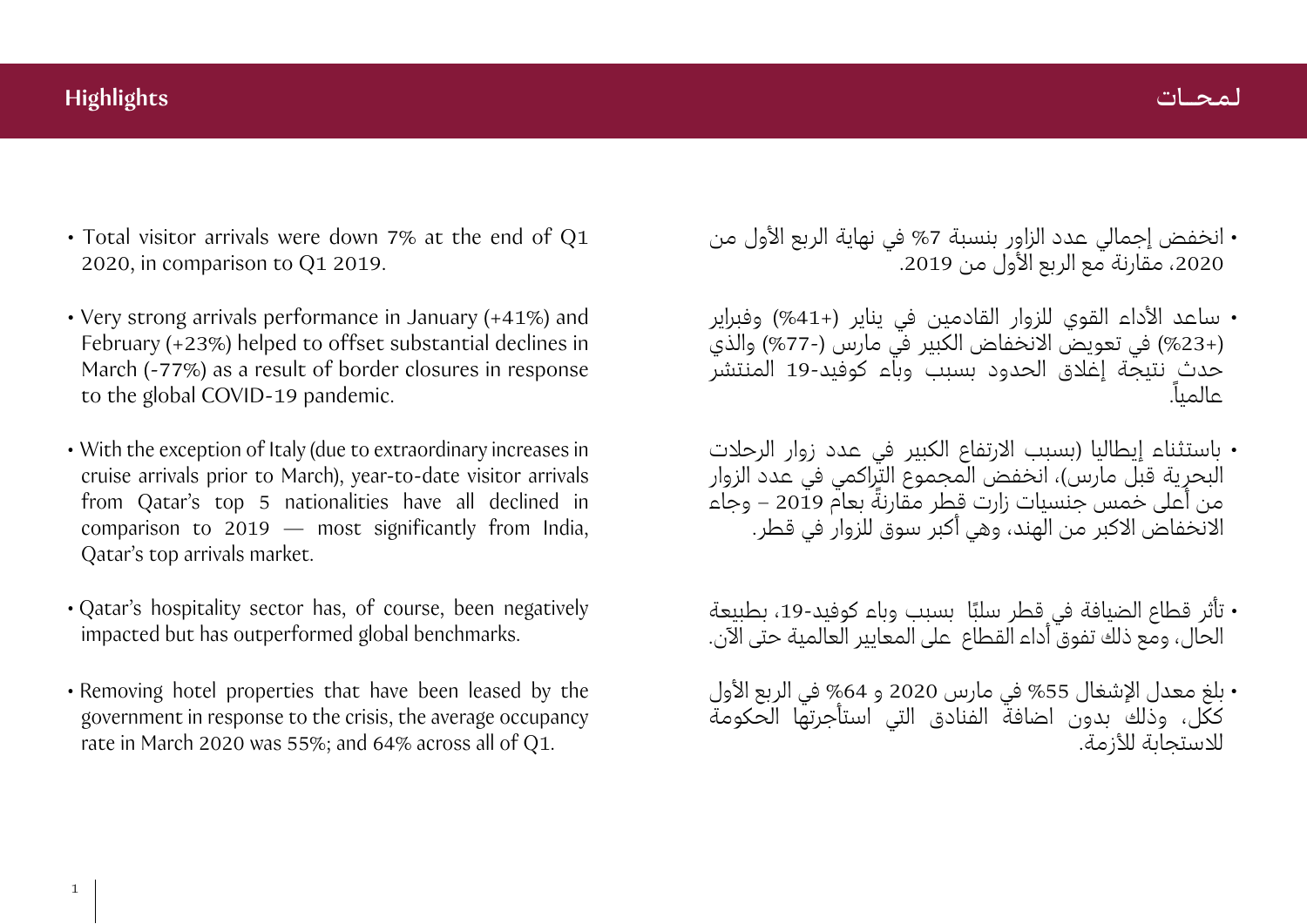#### **Arrivals by month 2020 vs. 2019 ً الزوار شهريا 2020 مقارنة مع 2019** 66 Despite a significant setback in March from the global COVID-19 pandemic, total visitor arrivals were only down 7% at the end of Q1 2020 in comparison to Q1 2019.  $\bullet$ بالرغـــم مـــن التراجـــع الكبيـــر فـــي عـــدد الـــزوار في .<br>شــهر مارس وذلك بســبب وباء كوفيد-19 العالمي، انخفض اجمالي عدد الزوار بنسبة %7 فقط في الربع الأول من 2020 مقارنة مع الفترة نفسها من .2019

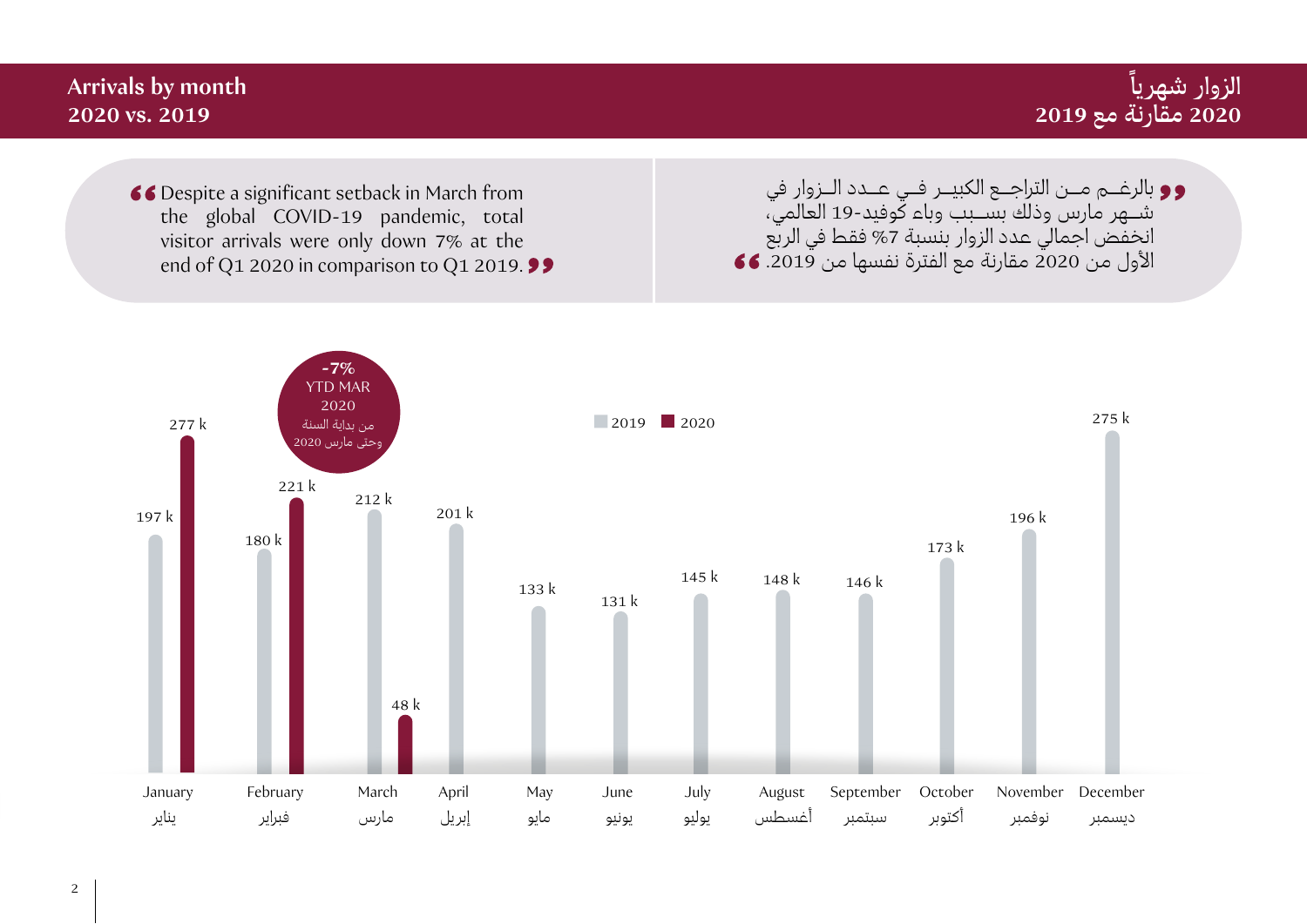**مصادر التغيير في الزوار القادميين المجموع التراكمي مارس 2020**

ســـاعد الأداء القـــوي في ينايـــر وفبراير وخاصة أداء قطـــاع الرحلات البحرية، علـــى تعويـــض الخســـائر الكبيـــرة والحتمية التي شـــهدها شـــهر مارس.

## **Visitor arrivals sources of change YTD Mar 2020**

66 Strong performance in January and February–particularly from the cruise sector—helped to offset the significant losses that inevitably came in March. **99** 

Increase Decrease انخفاض نمو

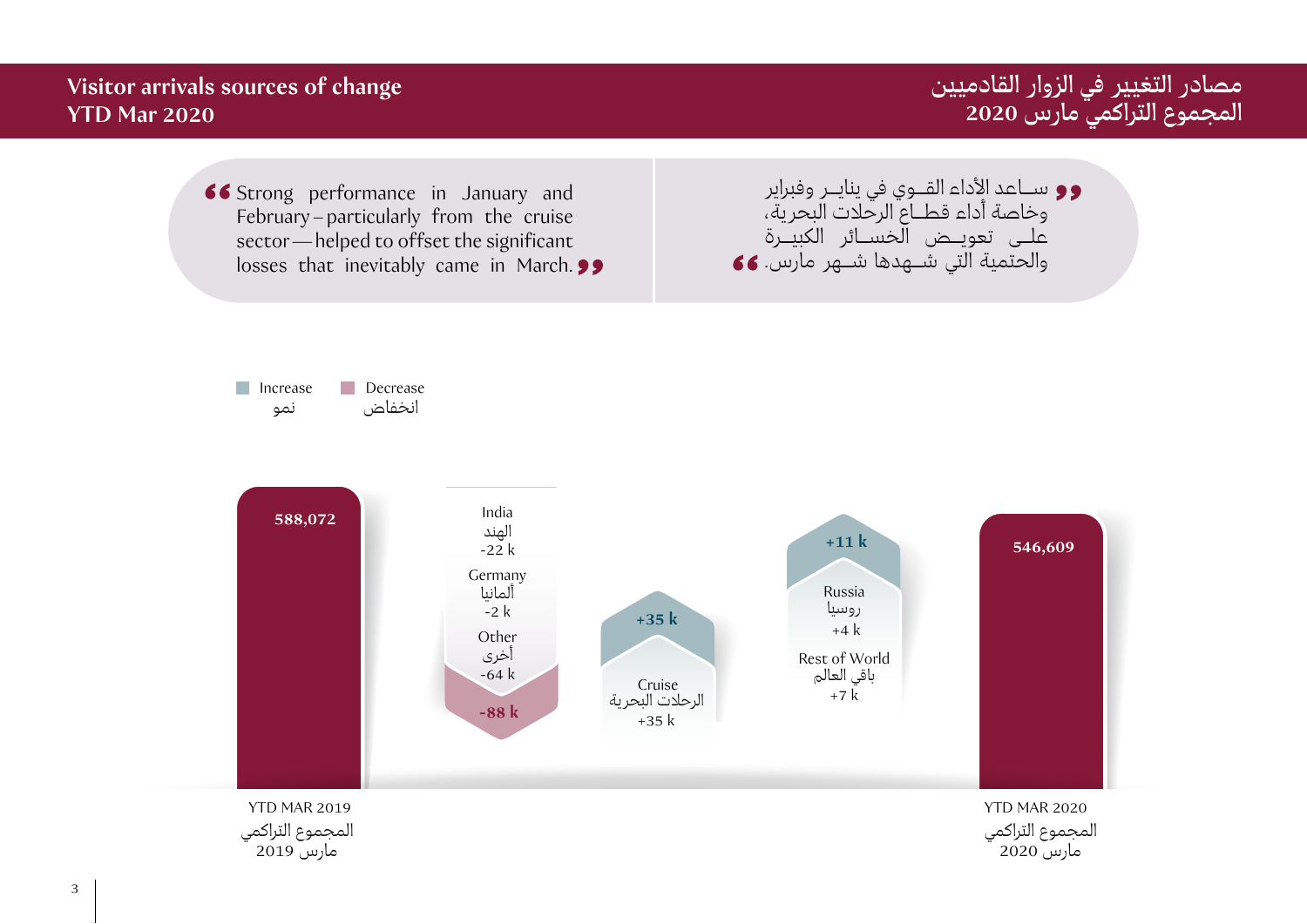# **أعلى 15 جنسية المجموع التراكمي مارس 2020\* مقارنة مع المجموع التراكمي مارس 2019**

## **Top 15 nationalities YTD Mar 2020\* vs. YTD Mar 2019**



\*Other nationalities YTD 2020: **201 k |** Source: Ministry of Interior \*الجنسيات الأخرى المجموع التراكمي :2020 **201 ألف** | المصدر: وزارة الداخلية

انخفـــض عـــدد الـــزوار من أعلـــى خمس جنســـيات في قطــر مقارنةً بعــام 2019، فيما عدا إيطاليـــا التي ارتفع عـــدد الـــزوار القادمين منها على متـــن الرحلات البحرية قبل مارس بشكل قياسي.

With the exception of Italy, which had record numbers of cruise arrivals before March, visitor arrivals from Qatar's top 5 nationalities are now all down, in comparison to 2019.99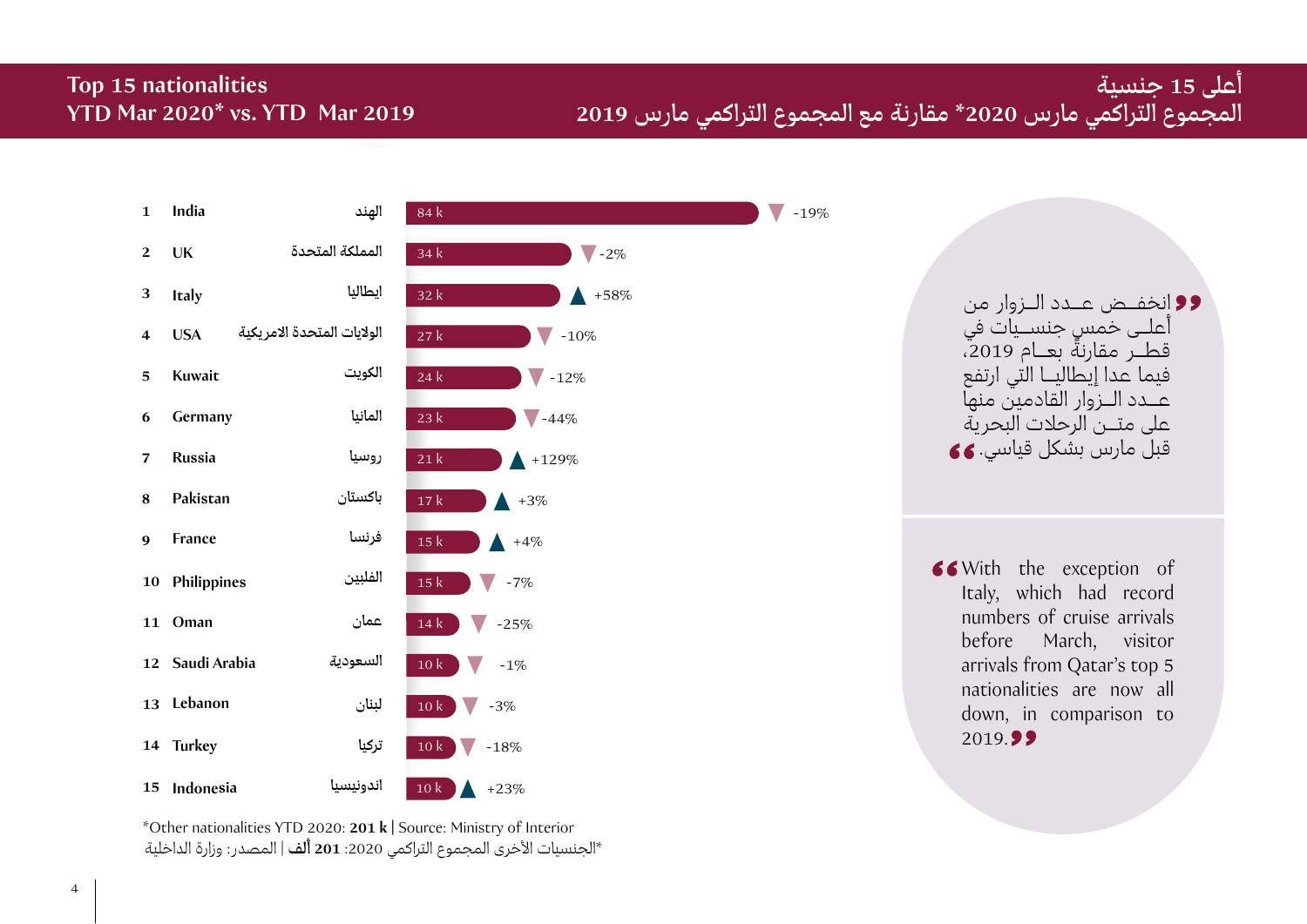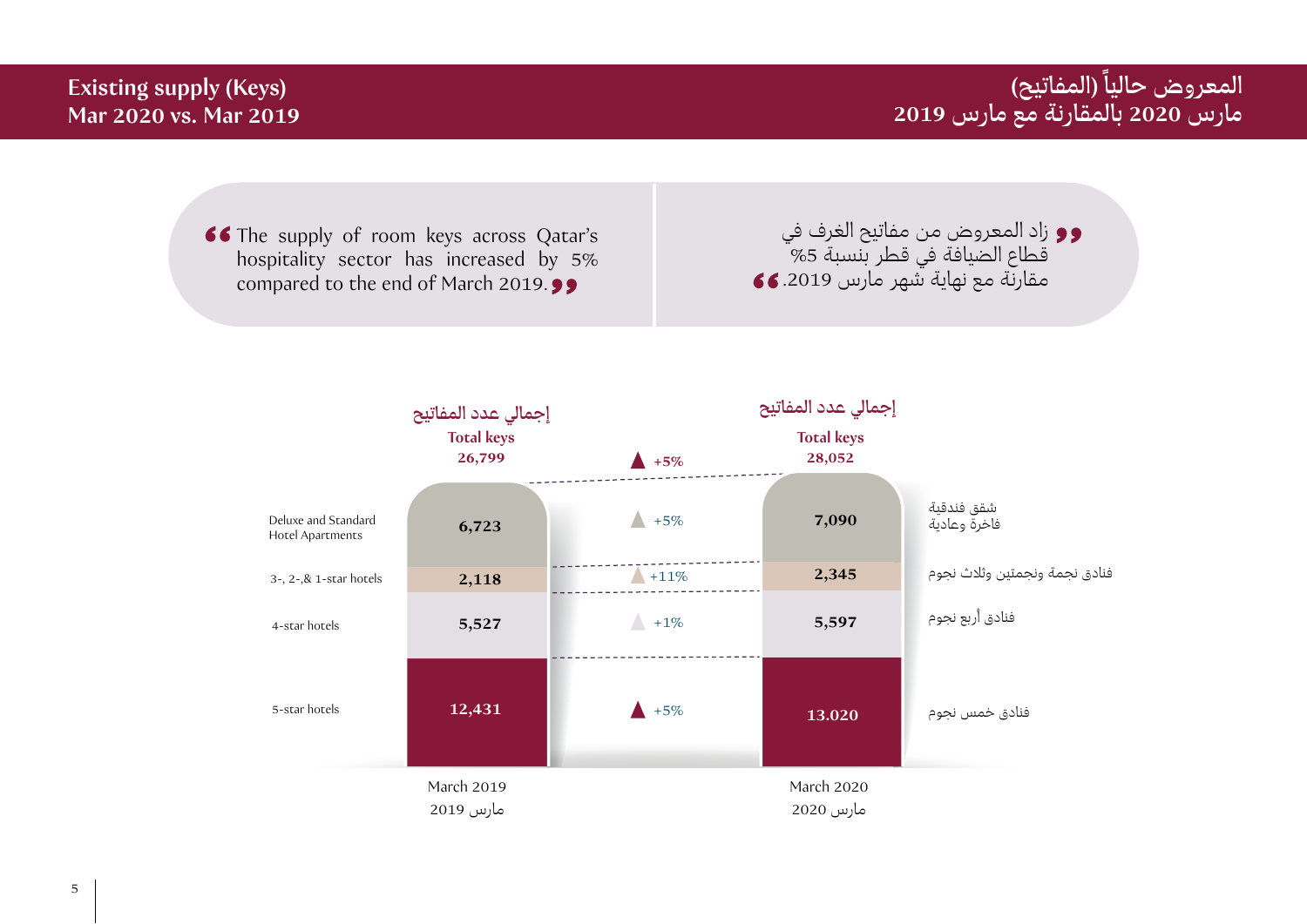

\* **ملاحظة**: بيانات السوق الكامل لا تشمل الفنادق التي استأجرتها الحكومة كمرافق للحجر الصحي في شهر مارس.

**\*NOTE**: Properties that have been leased by the government as quarantine facilities have been removed from the full market data set for the month of March.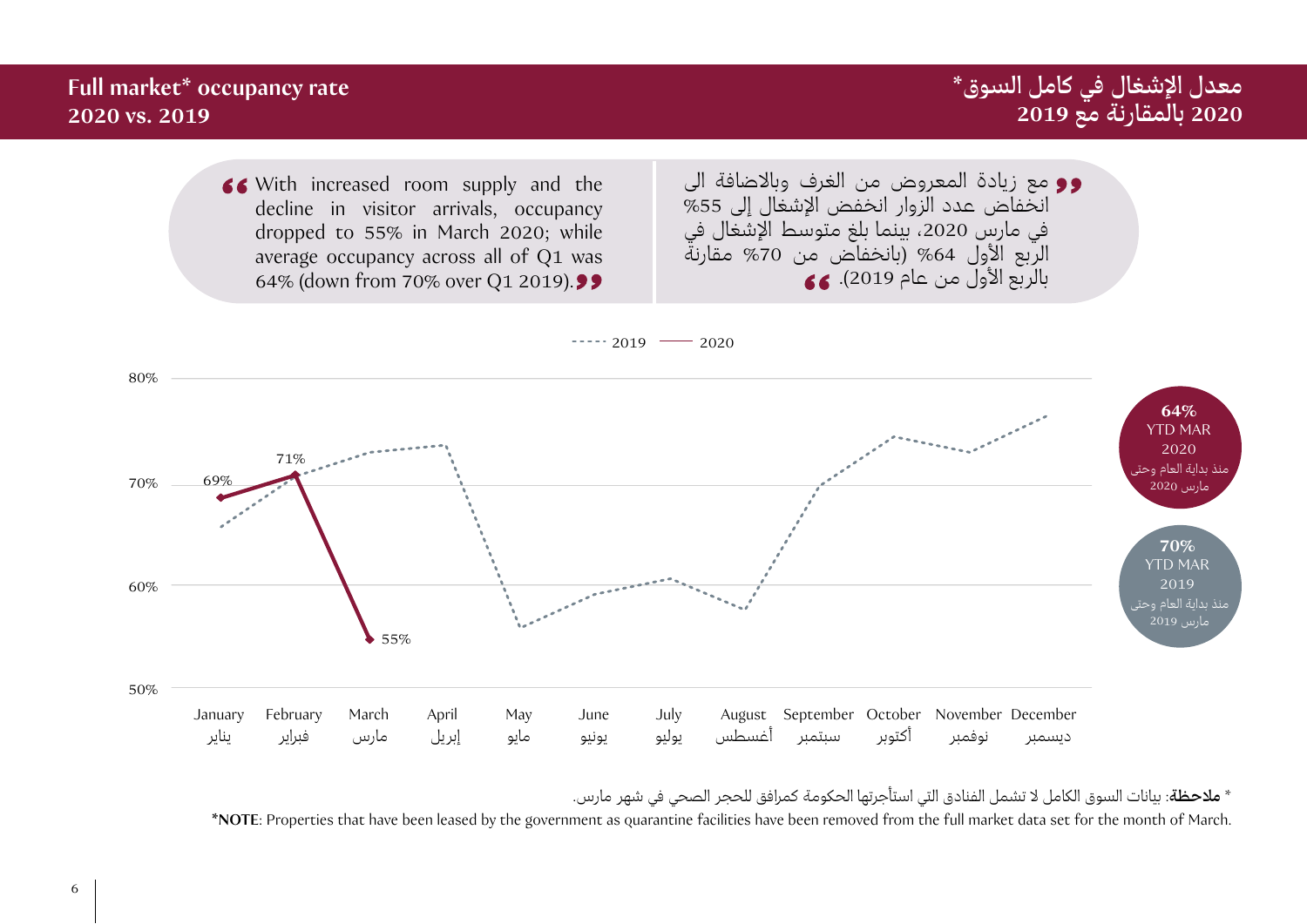

\* **ملاحظة**: بيانات السوق الكامل لا تشمل الفنادق التي استأجرتها الحكومة كمرافق للحجر الصحي في شهر مارس.

**\*NOTE**: Properties that have been leased by the government as quarantine facilities have been removed from the full market data set for the month of March.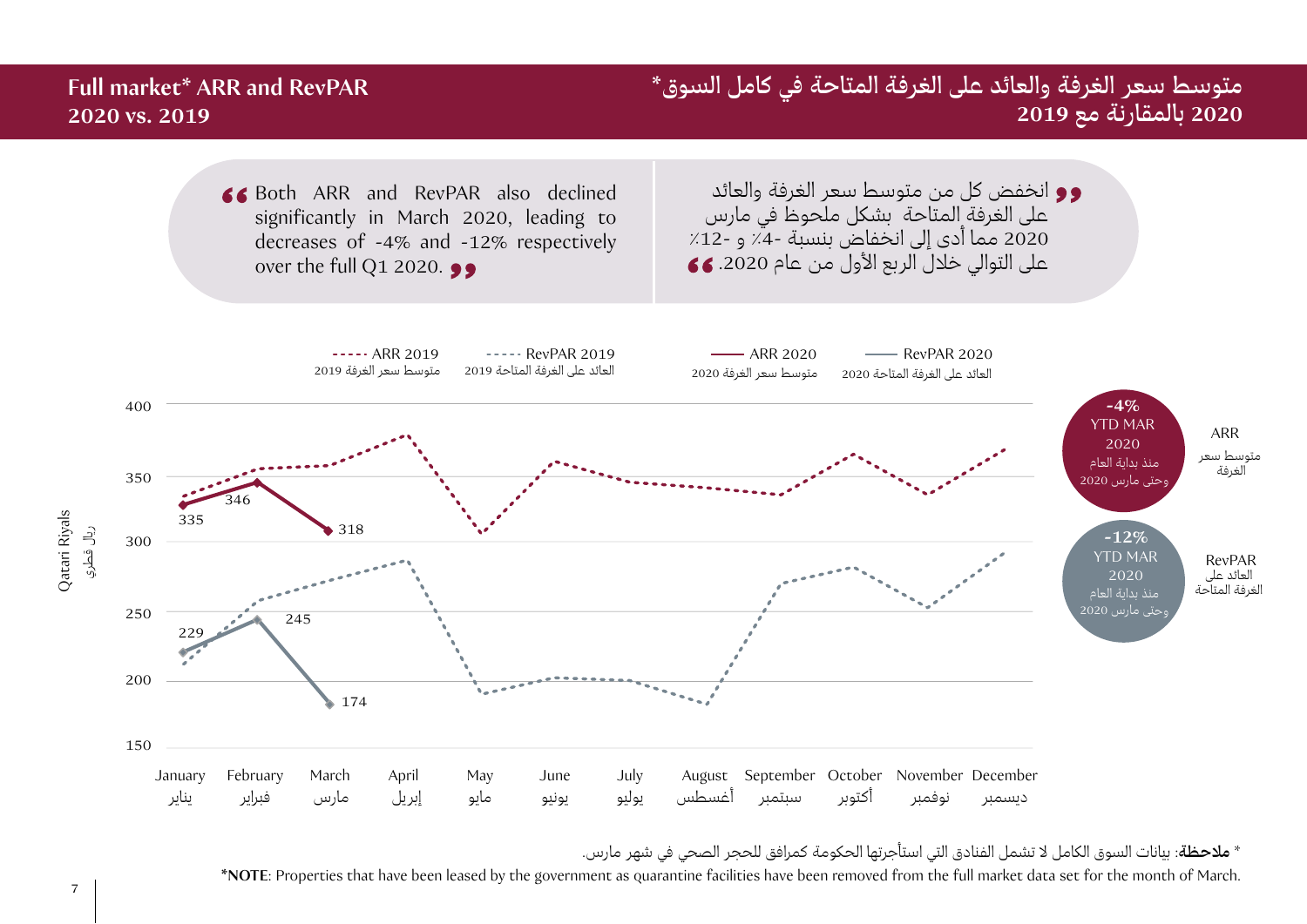|              |             |                  | Hotels<br>الفنادق     | <b>Hotel Apartments</b><br>الشقق الفندقية |                       | Total<br>المجموع        |                       |
|--------------|-------------|------------------|-----------------------|-------------------------------------------|-----------------------|-------------------------|-----------------------|
|              |             | Keys<br>المفاتيح | <b>Rooms</b><br>الغرف | Keys<br>المفاتيح                          | <b>Rooms</b><br>الغرف | <b>Keys</b><br>المفاتيح | <b>Rooms</b><br>الغرف |
| 5-Star       | خمسة نجوم   | 13,020           | 14,512                | 1,889                                     | 3,192                 | 14,909                  | 17,704                |
| 4-Star       | أربعة نجوم  | 5,597            | 6,583                 | 4,644                                     | 5,295                 | 10,241                  | 11,878                |
| 3-Star       | أثلاثة نجوم | 2,063            | 2,110                 | 308                                       | 394                   | 2,371                   | 2,504                 |
| 2-Star       | نجمتين      | 266              | 266                   | 88                                        | 88                    | 354                     | 354                   |
| 1-Star       | نجمة        | 16               | 16                    | 161                                       | 185                   | 177                     | 201                   |
| <b>Total</b> | ا المجموع   | 20,962           | 23,487                | 7,090                                     | 9,154                 | 28,052                  | 32,641                |